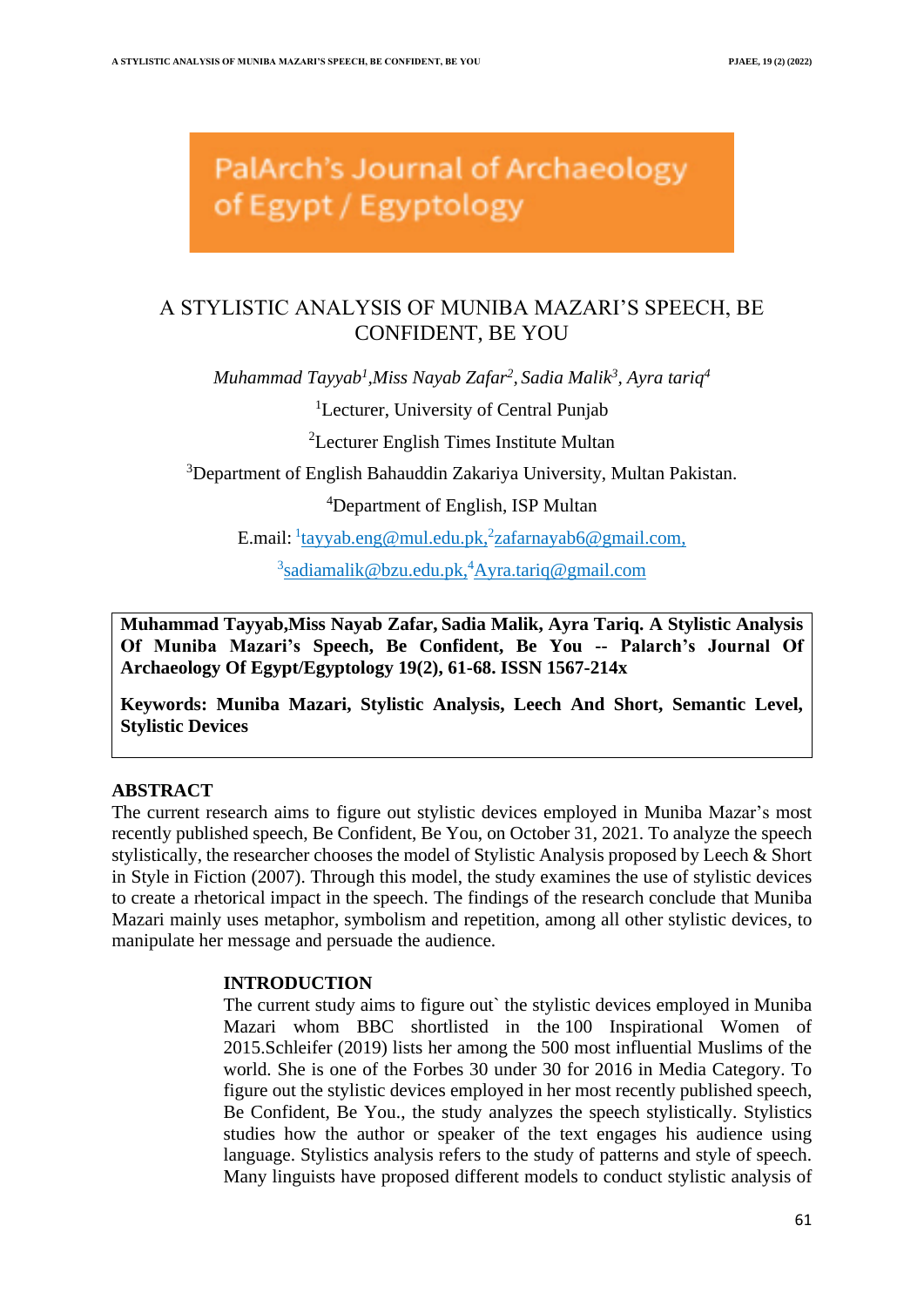the texts. However, the researcher chooses Leech  $\&$  Short's model to analyze the poems stylistically. According to Leech (2007), "style is the way in which something is spoken, written or performed. It refers to the use of words, sentences structures and speaking style." It is the choosing of words from a vast linguistic collection. The purpose of stylistics is to explain the relationship between language and its style, both implicitly and explicitly. Stylistic analysis is to investigate and explain the specific author's choices in terms of word choice to create rhetorical impact. Leech & Short (2007) present the model of stylistic analysis that comprises of lexical categories, grammatical categories, figures of speech, context, and cohesion. The current research focuses on the figures of speech that create rhetorical impact in the speech. The research is significant for teachers, students and other speakers to get an understanding of the style of Muniba Mazari and how she creates rhetorical impact in her speeches that capture the attention of the public all over the world. Due to the limitations of time, the researcher delimits his study to the single speech of Muniba Mazari that is most recently published. Among all other models of stylistic analysis, the study finds Leech & Short's model most suitable to the study and in order to further delimit the study, it only figures out the figure of speeches that are stylistic devices employed in the speech. Moreover, When it comes to stylistics, it is the study and interpretation of texts of all kinds, as well as spoken language, in terms of their linguistic and tonal style, where style is the distinctive variation of language employed by different people in different contexts or settings. A cover letter and résumé, for example, may be written in the vernacular, or everyday language, whereas a more formal language, in terms of grammar, pronunciation or accent, and lexicon or word choice, may be used during a job interview. Stylistics is a branch of linguistics that connects literary criticism and linguistics. In and of itself, it does not function as a separate domain, and it can be used to the knowledge of literature and journalism, as well as linguistics, to a certain extent. In the field of stylistics, sources can range from classic works of literature to popular texts, and from advertising copy to news articles, nonfiction, popular culture, political and religious discourse, among other things. Non-literary materials, as recent work in critical stylistics, multimodalist stylistics, and mediated stylistics has demonstrated, are potentially as interesting to stylisticians as literary texts. As a result, literality is defined as 'a point on a continuum rather than an absolute' in this context.

Stylistics as a conceptual discipline may attempt to establish principles capable of explaining particular choices made by individuals and social groups in their use of language, such as in the literary production and reception of genre, the study of folk art, the study of spoken dialects and registers, and it can be applied to areas such as discourse analysis and literary criticism, among other things.

Plain language has a number of distinct characteristics. The use of dialogue, regional dialects, and individual idioms are all common stylistic characteristics (or idiolects). In terms of stylistics, there is also a high prevalence of sentence length and the usage of several linguistic registers.

## **RESEARCH QUESTIONS**

- 1. To identify the stylistic devices used in Muniba Mazari's speech
- 2. To examine how she creates rhetorical impact in her speeches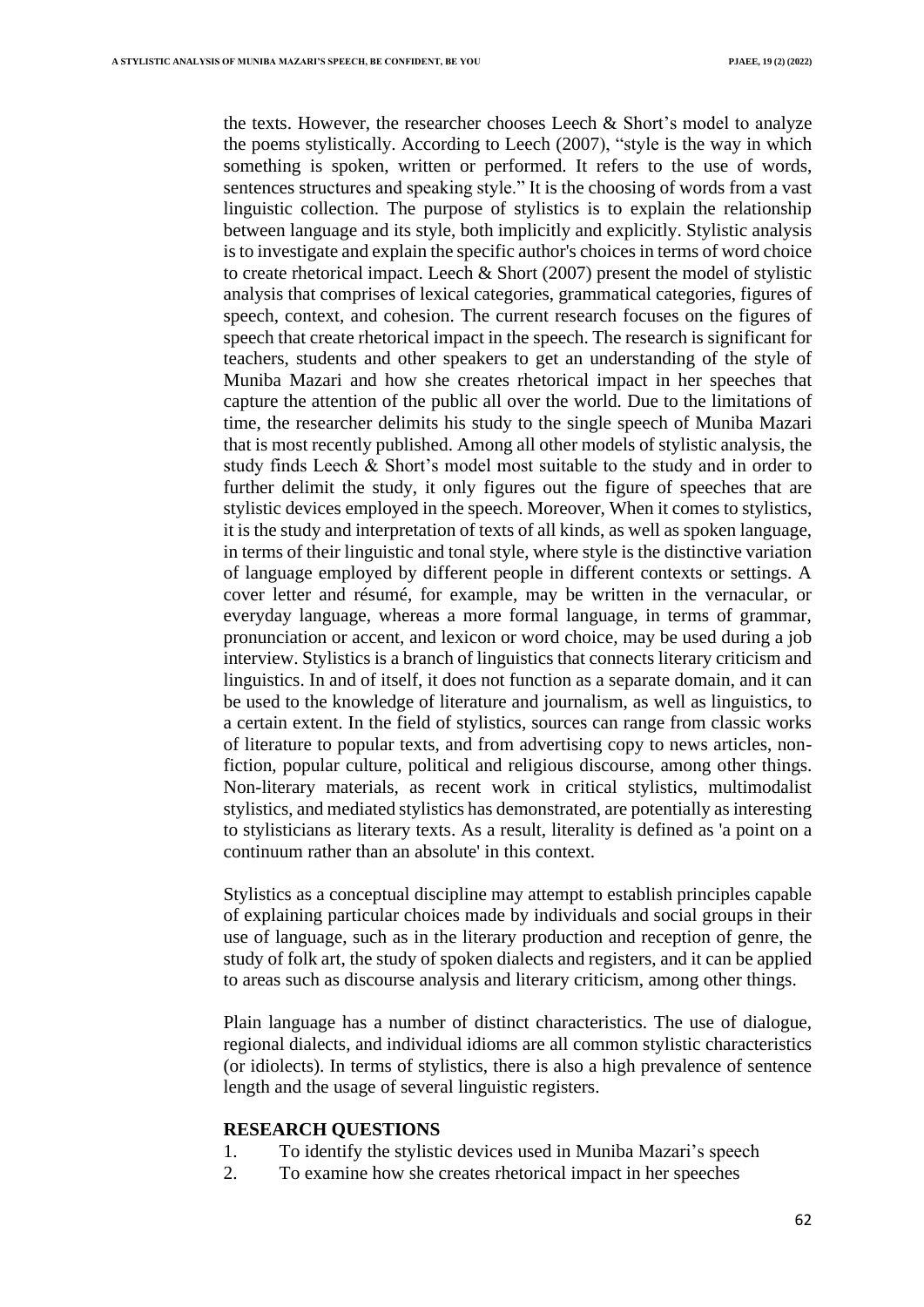## **RESEARCH OBJECTIVES**

- 1. What are the stylistic devices used in Muniba Mazari's speech?
- 2. How does she create rhetorical impact in her speeches?

# **REVIEW OF THE LITERATURE**

In the field of communication, the stylistic study of the text has always been focus of the researchers. The current study also aims at analyzing Muniba Mazari's speech, Be Confident, Be You stylistically in order to examine its rhetorical impact. Khan, Ahmad, Ahmad, & Ijaz (2014) conduct stylistic analysis of Tabassum's short story, The Last Word. The researchers analyze the story stylistically considering grammatical, lexical and phonological patterns. The researchers find the use of repetition, parallelism, alliteration, consonance, assonance and rhyme most prevalent in the story to construct its style.

Ali, Batool, Birlas & Firdous, (2015) conduct stylistics Analysis of Faiz Ahmed Faiz's poem, Subh e Aazadi 1947. They examine the stylistic structures of Faiz Ahmed Faiz's poem to figure out the lexical selections and the style that the poet has adopted to highlight the main theme of his poem. The stylistics analysis of this poem is conducted on five levels using Leech & Short's model. The researchers conclude that the poem is plentiful in the use of metaphors and similes and anaphora. The poet has dramatically proved his unique view of separation of India and Pakistan through meaning overloaded metaphors and deeper imagery.

Faiz, Azher, Asghar, & Jabeen (2018) endeavor to explore the choice of adjectives as a lexical category in Hamid's novel, named "How to Get Filthy Rich in Rising Asia". This study is limited only to the analysis of the adjectives used in the novel through Leech & Short's model of stylistic analysis. Irfan, Iqbal, & Ahmad (2019) aim to discover thematic parallelism in Kamila Shamsie's novels. Kamila Shamsie being an English-speaking writer of Pakistani origin covers the themes that are cosmopolitan in character; however, the specific allegiance of her work lies in the heart of South Asia.

Khan, & Khan (2021) analyze Hashmi's poem, You are chained with a special focus on the foregrounding. The tools of foregrounding i.e. parallelism and deviation attract the attention of the reader towards the hidden message of the poem that is related to the socio-political scenario of Pakistan, Kashmir, and India. The findings of the paper are that the poem is replete with various stylistic choices that help to foreground the intended meaning. The foregrounding techniques used by the poet include deviation and parallelism.

The study of the previous studies shows that the researchers usually apply Leech & Short's model of stylistic analysis on literary texts. Only very few researches are available that conduct stylistic analysis of non-literary texts. Munir (2014) conducts a stylistic analysis of Barack Obama's second inaugural address. His study aims at revealing the use of figures of speech found in the speech and examine the lexica and syntactical structure of the speech. Before emigrating to the United States in the 1940s, Roman Jakobson was a prominent member of the Russian Formalists and the Prague School of Architecture. In his Closing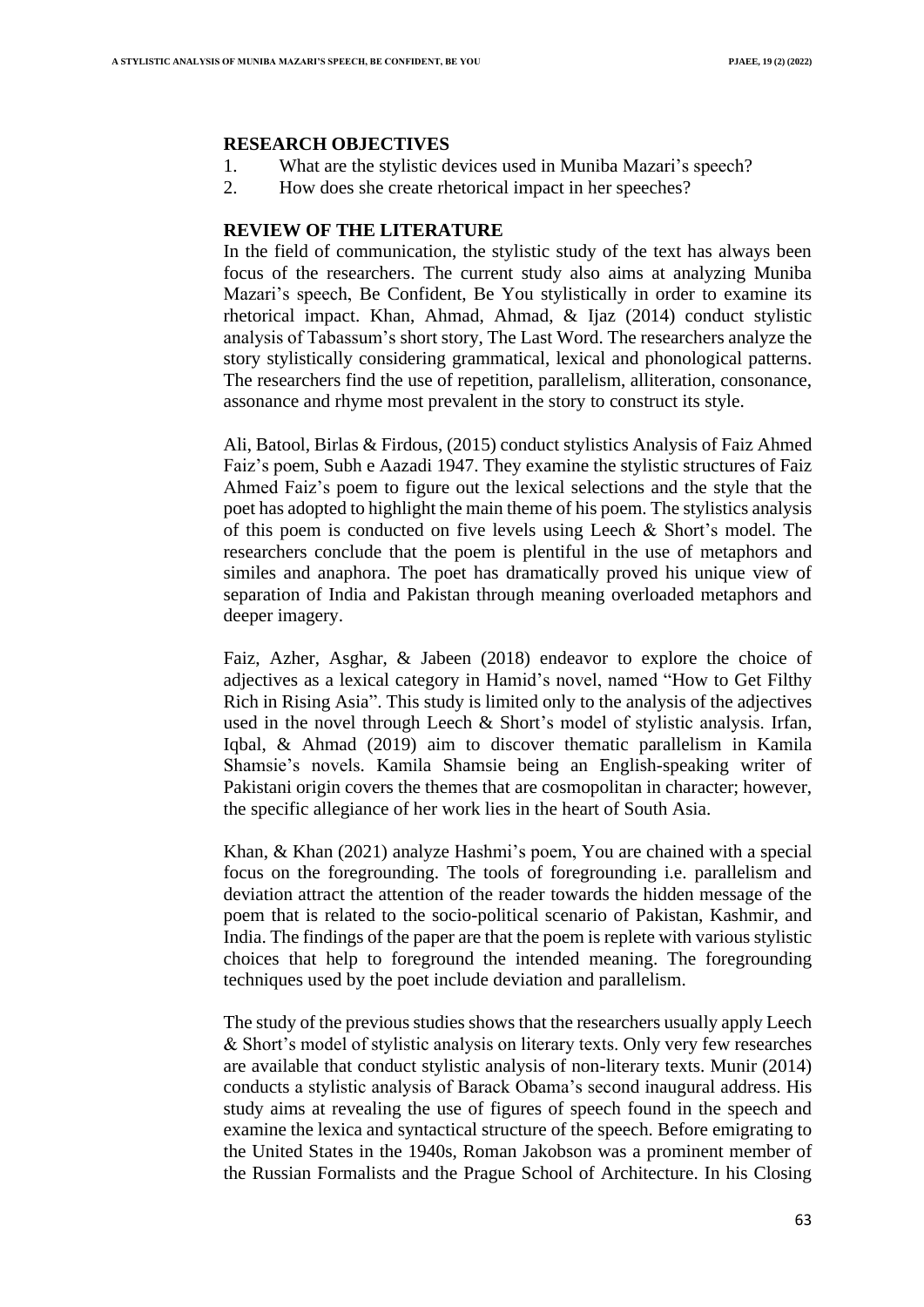Statement at a conference on stylistics held at Indiana University in 1958, he brought together Russian Formalism and American New Criticism for the first time. Published in 1960 as Linguistics and Poetics, Jakobson's lecture is widely regarded as the first logical definition of stylistics, and his point was that the study of poetic language should be considered a sub-branch of linguistics rather than a separate discipline. His presentation included six general roles of language, including the function of poetry. Michael Halliday was a pivotal role in the development of British stylistics during the twentieth century. Linguistic Function and Literary Style: An Inquiry into the Language of William Golding's The Inheritors, published in 1971, is a seminal piece of research and writing. In order to understand the relationships between language and its context, one of Halliday's contributions has been the introduction of the term "register." For Halliday, the distinction between register and dialect is important. When we talk about dialect, we're talking about the habitual language of a certain user in a specific geographical or social setting. The choices made by the user are described in the register, and these choices are based on three variables: field ("what the participants... are actually engaged in doing," for example, discussing a specific subject or topic), tenor (who is taking part in the exchange), and mode (how the exchange is conducted) (the use to which the language is being put).

Fowler observes that different fields produce diverse language, with the most noticeable difference being the level of vocabulary produced by each field. The linguist David Crystal points out that Halliday's 'tenor' is a roughly identical phrase to'style,' which is a more precise alternative term employed by linguists to prevent ambiguity in their language. The symbolic organization of the circumstance is what Halliday refers to as the third category, mode, in his classification system. Downes distinguishes between two distinct features of the category of mode, arguing that it not only represents the relationship to the medium (written, spoken, and so on), but it also describes the genre of the text (written, spoken, and so on). Halliday refers to genre as pre-coded language, which is language that has not only been used before, but that also predetermines the selection of textual meanings that are presented to the reader. Language scientist William Downes points out that the most important property of every register, no matter how unusual or diversified it is, is that it is evident and instantly recognised. Literary stylistics are used to describe how a piece of writing is written.

Judith Crystal writes in The Cambridge Encyclopedia of Language that, in fact, the vast majority of stylistic analysis has attempted to cope with the complicated and 'valued' language found in literature, which she refers to as 'literary stylistics'. Further, he asserts that the scope of such examinations may be limited to focus on the most remarkable qualities of literary language, such as its "deviant" and abnormal features, rather of the broader structural elements that may be found in full texts or discourses, and that this is a good thing. For example, the compact language of poetry is more likely than the language of plays and novels to expose the stylistician's secrets of construction than the language of plays and novels.

None has ever analyzed the style of Muniba Mazari's speech through Leech & Short's model. The researchers have viewed her speeches through other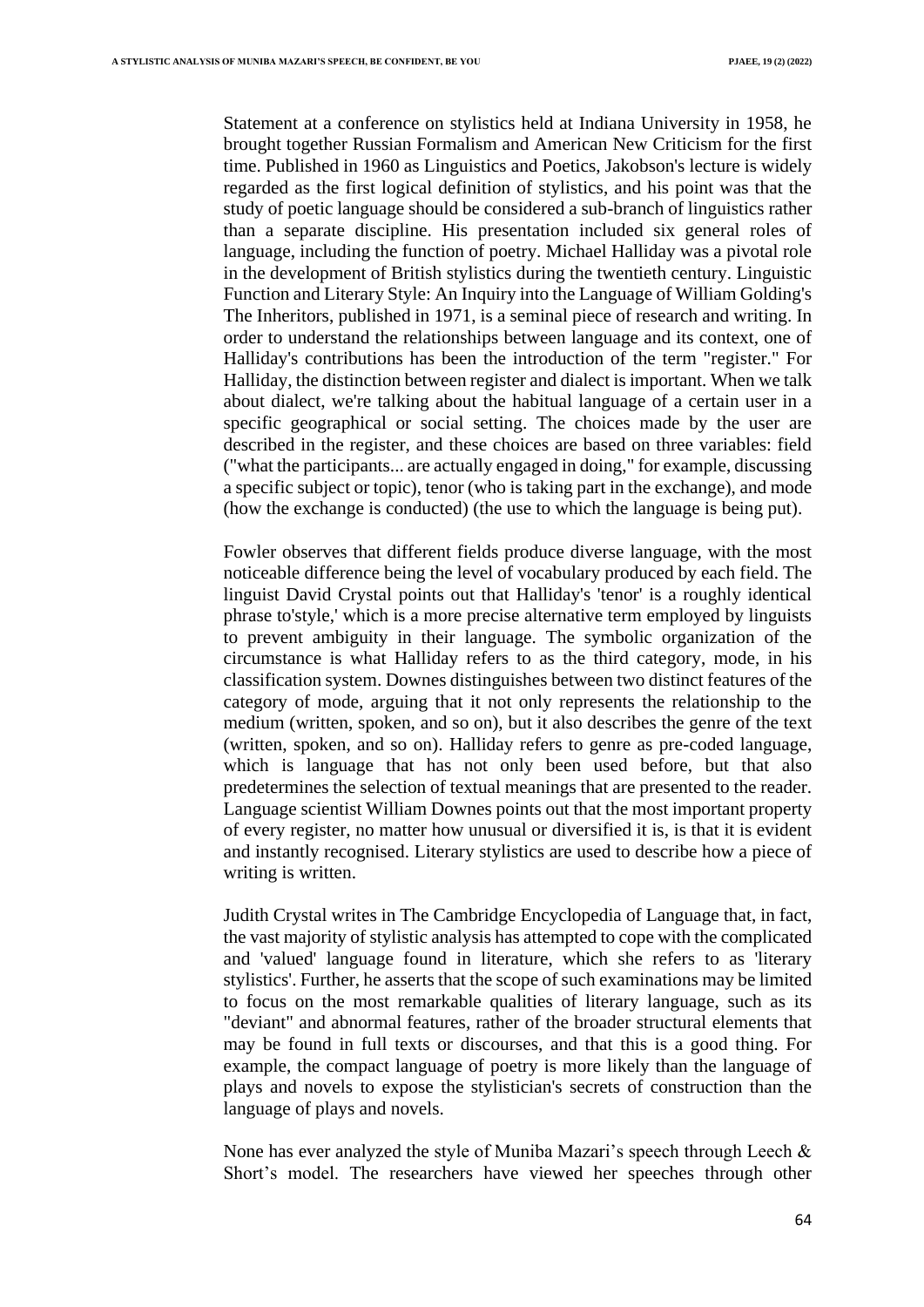perspective and conducted feministic, modal and discourse analysis of her speeches. Nuraisyah (2020) reveals the depiction of women, through the lens of feminism, presented in Muniba Mazari's speeches. Christina & Suprihatiningsih (2021) analyze Mazari's speech, "We all are perfectly imperfect". They aim to examine the types of discourse markers and their functions by applying the theories of Biber and Schiffrin respectively. The study finds that Muniba's speeches are pregnant with the use of five types of discourse i.e., answer forms, linking adverbials, interjections, stance adverbials, and answer elicitors. The previous studies ignore the stylistic devices used in Muniba speeches to influence the listeners. The current study fills the gap and attempts to conduct stylistic analysis of Muniba Mazari's speech, Be Confident, Be You.

## **RESEARCH METHODOLOGY**

The research is qualitative and descriptive. The current research aims to figure out stylistic devices employed in Muniba Mazari's most recently published speech, Be Confident, Be You. To analyze the speech stylistically, the researcher chooses model of Stylistic Analysis proposed by Leech & Short in the book, Style in Fiction. Through this model, the study examines the speech to bring out stylistic devices embedded in it. The research is theoretical, analytical and descriptive in nature because it analyzes the poems to figure out the stylistic devices found in the poems and examines how these devices create the rhetorical impact in the speech.

# **RESULT AND DISCUSSION**

The study endeavors to figure out the stylistic devices used in Muniba Mazari's speech, Be Confident, Be You. In the mentioned speech, the speaker intends to persuade the audience to use Cambly app. To persuade the audience, she employs some of the stylistic devices in order to create rhetorical impact in her speech. In the first line of her speech, she utters, "Confidence is one of the most beautiful things you can wear." Here she uses metaphor of dress for confidence. Her sentence gives an impression that confidence is a dress that we can wear and it looks most beautiful of all. Further she continues, "Confidenceis very important, it's the key." She again employs the use of metaphor of key for confidence. The use of concrete metaphors suggests that the confidence is not just an abstract idea that can never be accessed. She makes the audience realize that if they follow her, they can easily get confidence as they could get any concrete object.

In the utterance, "I am going to share two major elements really help you in the becoming more self-assure and more authentic", she personifies the elements and assigns them a human quality to help others. By using the device of personification, she attracts the attention of the audience towards these two elements and makes them more attentive to listen with more focus what she is going to mention. Her use of personification connects the listeners with the elements that are being personified and how these elements can be beneficial for them. It hides the intended meanings of the speaker to advertise the product. Through irony, Muniba presents the difference between the reality and what is expected in order to grab the listeners' attention. For example, she starts her narration with these words, "….in schools days my teacher were sort of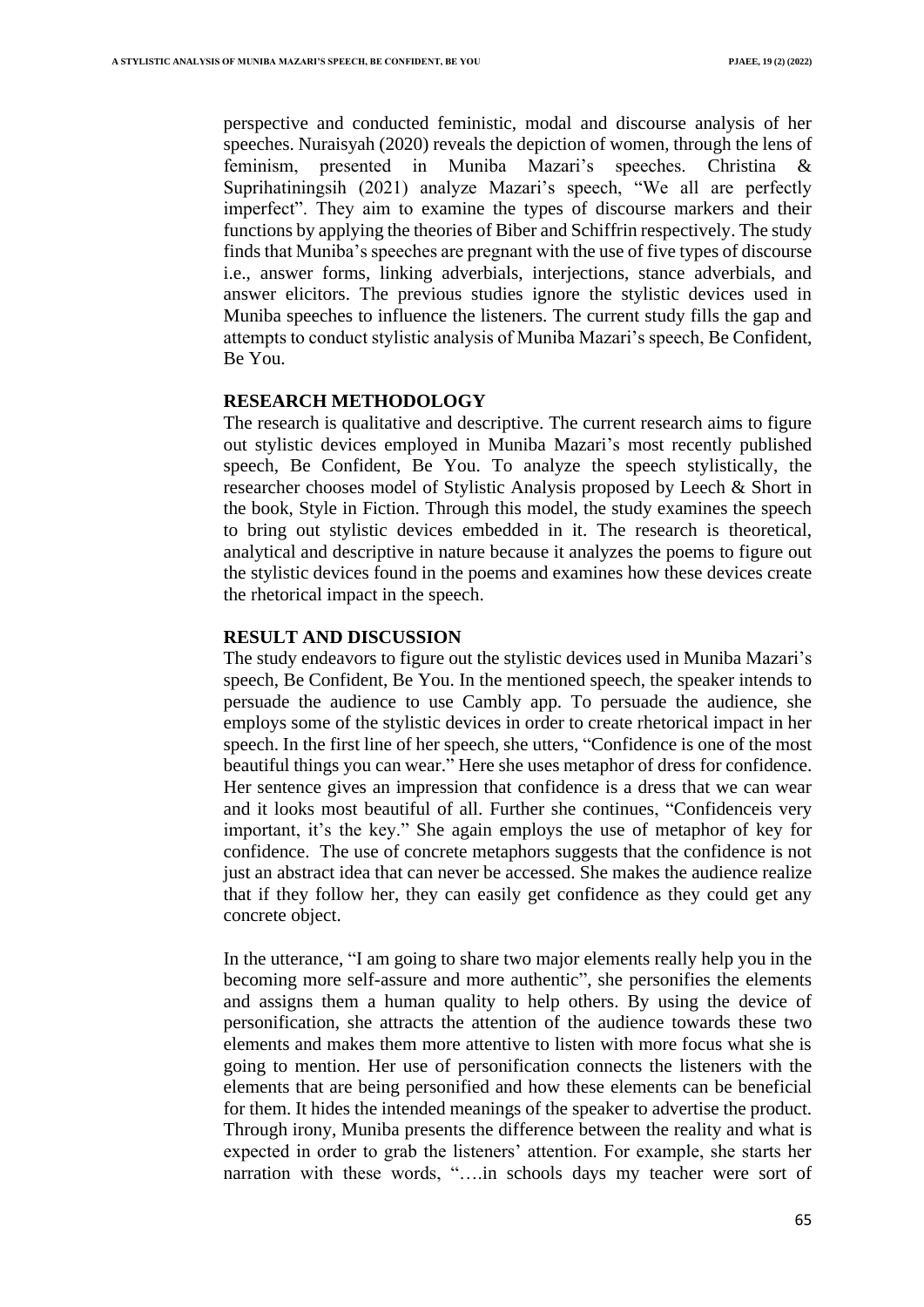impressed by me because they thought that I am fluent….." Her story is not about her being fluent and confident rather it is about being unconfident and inarticulate. The title of the speech, Be Confident, Be You is also an example of verbal irony. The statement of the title bears a clash between its literal meanings and its intended meanings. The literal meaning of the title suggests a piece of advice while the intended meanings of the speaker are that we can never be confident unless we are fluent in speaking and we cannot be fluent until we join Cambly. In one of her another utterances, she claims, "I was very lucky to have amazing teachers who really helped me in becoming fluent when I speak. I know not everybody is lucky enough…" She claims that everybody is not lucky enough to have such amazing teachers but actually she wants to convince the listeners that they are very lucky to have app like Cambly where everybody can have such amazing teachers.

Muniba Mazari is frequent in using repetition as a stylistic device to emphasize an idea. The use of repetition makes a speech easier to follow. She repeats the phrase, the more repeatedly in her speech. For example, "The more you know yourself, the more you know about your truth, the more authentic, the more confident, the more fluent you will sound. In another utterance, I kept asking myself. Where did I go wrong? What did I go wrong?, she repeats the clause, "did I go wrong?". In another sentence, she repeats the clause, "I am doing what I am doing". At the end of her speech, she repeats the whole structure of the sentence, "be fluent, be confident and be you." Her use of repetition adds the power of persuasion in her speech and convinces people of the truth of her sayings.

## **CONCLUSION**

In order to figure out the stylistic devices employed in Muniba Mazari's speech. "Be Confident, Be You", the paper applies one dimension of Leech & Short's model of stylistic analysis. The most frequently used stylistic devices in the speech are metaphor, personification, irony and repetition. The paper is helpful in getting the deep understanding of the style of the speaker and how she creates effect in her speech to influence a vast majority of an audience.

#### **REFERENCES**

- Ali, M., Batool, S., Birlas, F., Firdous, A., (2015). A stylistic analysis of Faiz Ahmed Faiz's Poem Subh-E-Azaadi. International Journal of Linguistics, Literature and Culture, 2(1). Retrieved from [http://ijllc.eu/?smd\\_process\\_download=1&download\\_id=17136](http://ijllc.eu/?smd_process_download=1&download_id=17136)
- Christina, C. & Suprihatiningsih, S., (2021). Discourse markers in Muniba Mazari's "We all are perfectly imperfect" speech (2017). Metaphor, 3(2). Retrieved from <https://ojs.unsiq.ac.id/index.php/metaphor/article/view/1947>
- Dawn.com, (2015). [Two Pakistanis on BBC's 2015 100 Women list.](http://www.dawn.com/news/1223735) Dawn today's paper. Retrieved from https://www.dawn.com/news/1223735
- Faiz, R., Azher, M., Asghar, I., Jabeen, I., (2018). Stylistic study of adjectives in how to get filthy rich in rising Asia. International Journal of English Linguistics. 8(3). Retrieved from https://pdfs.semanticscholar.org/b5b8/311969160de67bce592c1849434 69170f785.pdf 57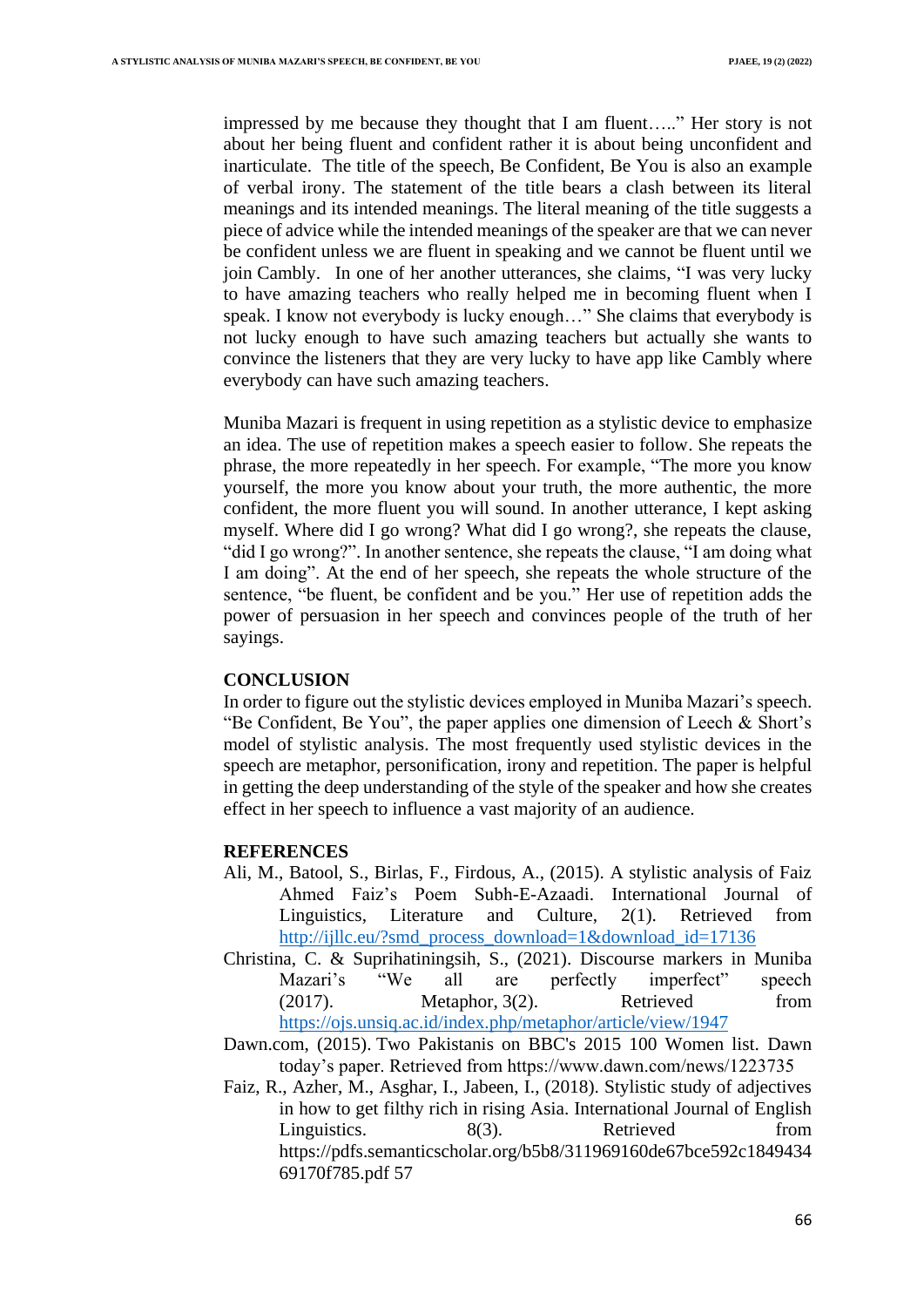- Irfan ullah, I. Iqbal, L. Ahmed, A., (2019) An Analysis in Stylistics (Thematic Parallelism) Pakistani Identity and Kamila Shamsie's Novels. 4(2) DOI: 10.31703/grr.2019 (IV-II).32
- Khan, Ahmad, Ahmad, & Ijaz, (2014). Stylistic analysis of the short story, the last word. Advances in Language and Literary Studies, 6(3). Retrieved from<http://dx.doi.org/10.7575/aiac.alls.v.6n.3p.10>
- Leech, G. & Short, M. (2007). Style in Fiction: A Linguistic Introduction to English Fictional Prose (2nd ed.). Routledge. London. Retrieved from https://www.routledge.com/Style-in-Fiction-A-Linguistic-IntroductiontoEnglish-Fictional-Prose/Short-Leech/p/book/9780582784093
- Lestari, K., (2019). Mood analysis on Muniba Mazari's speech. Retrieved from http://repository.umsu.ac.id/bitstream/123456789/3198/3/sp%20- %201502050160.pdf
- Munir, A., (2014). A stylistic analysis of Barack Obama's second inaugural address. Retrieved **from** [http://eprints.uny.ac.id/19331/1/Ahmad%20Munir%20%20102111410](http://eprints.uny.ac.id/19331/1/Ahmad%20Munir%20%2010211141012.pdf) [12.pdfR](http://eprints.uny.ac.id/19331/1/Ahmad%20Munir%20%2010211141012.pdf)ehman, F., (2020). [PM Imran, Maulana Tariq Jamil, Malala,](https://tribune.com.pk/story/2057186/1-pm-imran-maulana-tariq-jamil-malala-among-worlds-influential-muslims/?amp=1)  [Muniba among world's most influential Muslims.](https://tribune.com.pk/story/2057186/1-pm-imran-maulana-tariq-jamil-malala-among-worlds-influential-muslims/?amp=1) [The Express Tribune.](https://en.wikipedia.org/wiki/The_Express_Tribune) Retrieved from [https://tribune.com.pk/story/2057186/pm-imran](https://tribune.com.pk/story/2057186/pm-imran-maulana-tariq-jamil-malala-among-worlds-influential-muslims)[maulana-tariq-jamil-malala-among-worlds-influential-muslims](https://tribune.com.pk/story/2057186/pm-imran-maulana-tariq-jamil-malala-among-worlds-influential-muslims)
- Nuraisyah, Z., (2020). Muniba Mazari's speech: a study of feminist stylistics. Retrieved from the state of  $\sim$ http://digilib.uinsby.ac.id/43688/2/Zeralda%20Nuraisyah%20Putridiat miko%20-%20A73216093.pdf
- 30 Under 30 (2016). [Asia: Media, Marketing & Advertising.](https://www.forbes.com/30-under-30-asia-2016/media-marketing-advertising/) Forbes. Retrieved from https://www.forbes.com/30-under-30-asia-2016/mediamarketing-advertising/#37f2bdc81aee

# **APPENDIX**

# *Be confident, be you*

Confidence is one of the most beautiful things you can wear. A lot of people think that confidence is all about knowing that everyone sitting in the audience or people around you appreciate you or admire you. But I would like to dialogue because my definition of confidence is slightly different. To me confidence is all about acknowledging that even if no one admires you or appreciate you, you are still going to be okay. Well, a lot of you have asked me and requested me to share some tips and tricks about being more self assure. And more authentic when you are expressing your true authentic self with would. In today's video I am going to share two major elements really help you in the becoming more self assure and more authentic.

Number one, be fluent when you speak. Fluency in any language comes with a lot of practice and honestly to me, the more fluent you are, and the more authentic you sound. I was very lucky to have amazing teachers who really helped me in becoming fluent when I speak. I know not everybody is lucky enough, but trust me, even in today's time and age it's very much possible.